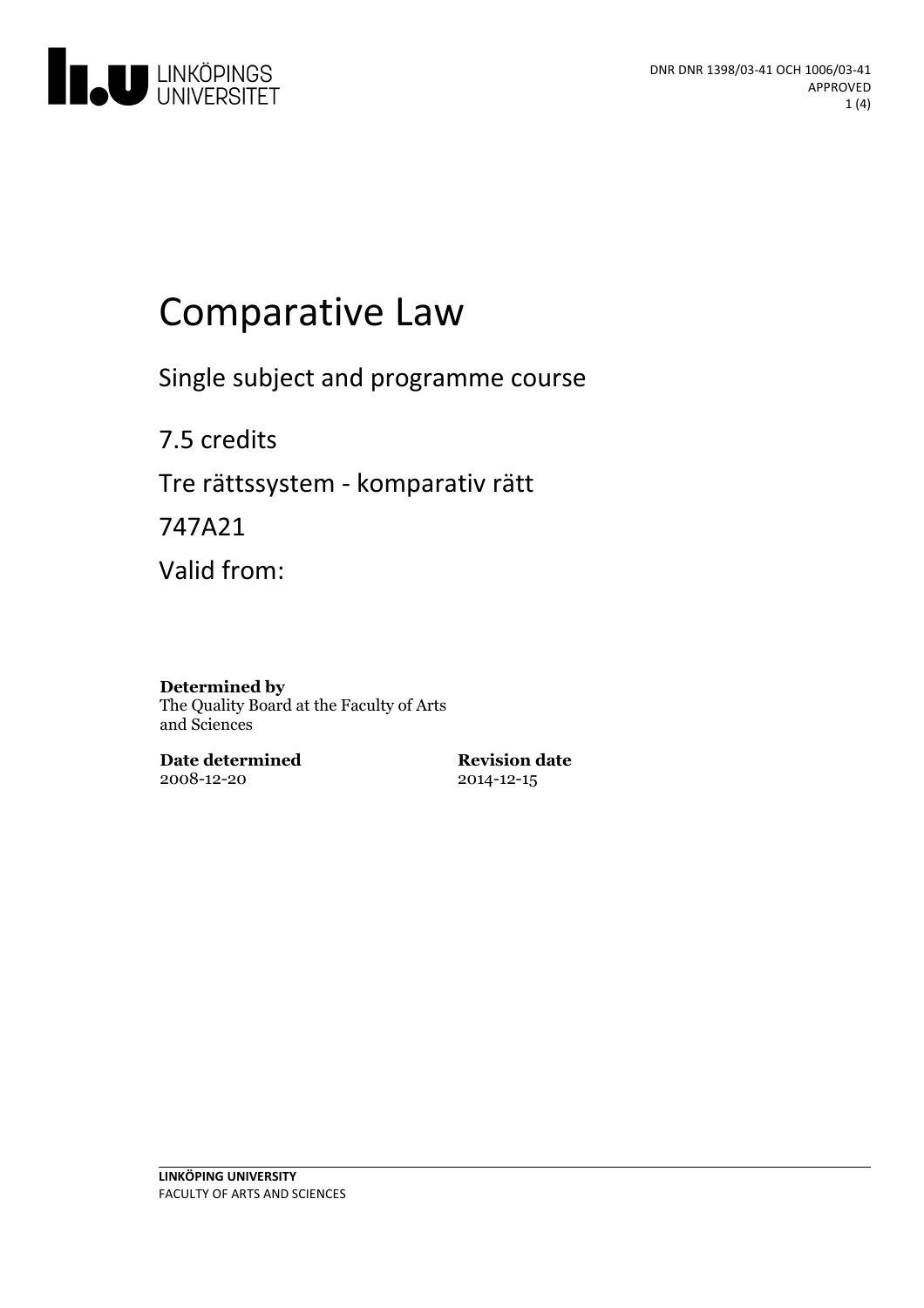Main field of study

Commercial Law

Course level

Second cycle

### Advancement level

A1X

### Course offered for

- Master´s Programme in Commercial and Business Law with focus on Europé
- Master Programme in Commercial and Business Law

### Entry requirements

For admission to the course, required apart from general entry requirements is that the specific entry requirements concerning English, social studies and the Swedish language that apply for admission to the business law programmes are satisfied, and that the following courses/course parts (or the equivalent) are completed: Commercial and Business Law, Theories and Methods of Law, Public and EEC/EU Law, Contract, Tort and Insurance Law and additional courses/course parts comprising at least 37.5 HE credits in commercial and business law, or equivalent. Documented knowledge of English equivalent to Engelska B/Engelska 6: internationally recognized test, e.g. TOEFL (minimum scores: Paper based <sup>575</sup> <sup>+</sup> TWE-score 4.5, and internet based 90+TWE-score 20), IELTS, academic (minimum score Overall band 6.5 and no band under 5.5), or equivalent.

## Intended learning outcomes

After completing the course, students will be able to

- To describe either the BGB or the Civil Code respectively "Zivilprozessordnung" or the "Nouveau Code de Procédure Civile"

- Or to describe the specific method of argumentation used in the legal systems of the "common law", particularly with regard to "torts" and to describe the basics of the English civil procedure in court - Apply the legal method called legal comparativism and sketch the difficulties

associated with its use

- Account for the Swedish national legal system in the abovementioned respects and that a certain goal can be achieved by different legal means, differences due to divergancies in historical, economic and social conditions in general.

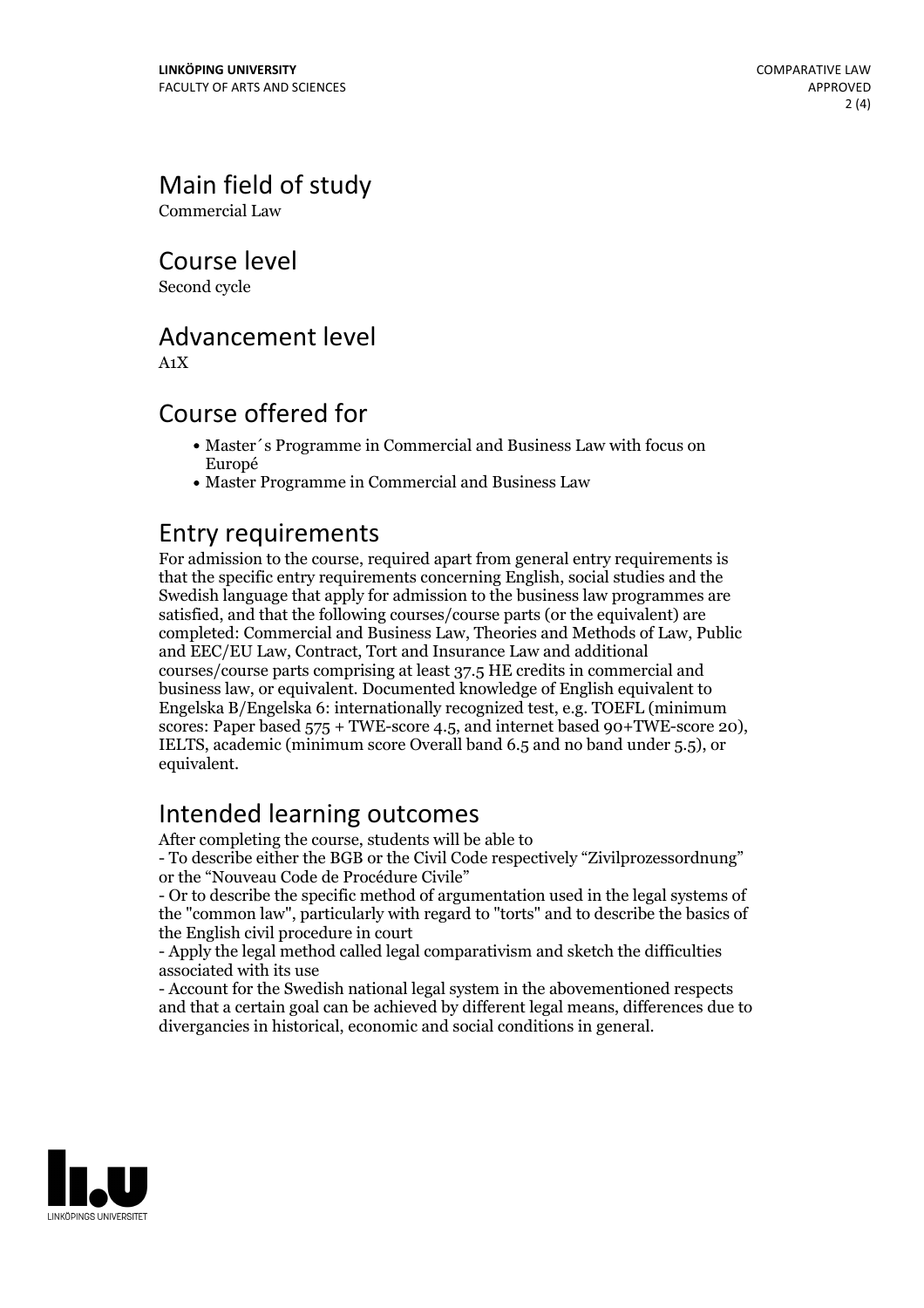#### Course content

Based on the legal systems of four countries systems concerning time bars for legal claims (German, French, English and Swedish law) there are outlooks in two directions: first, into the civil law regarding the ways in which <sup>a</sup> claim may rise, claims which are subject to limitation, and in procedural law. Legal proceedings are of course a prerequisite for an objection concerning the application of a time bar. From <sup>a</sup> civil law point of view ways are studied in which <sup>a</sup> claim may arise. The claim will have its roots in private law, especially the law of torts and the objection concerning limitation will concern limitation of private law claims.

## Teaching and working methods

In the beginning of the course a subject will be given, in consultation with the students, to be illuminated from the civil and procedural aspects of the course. Further, the students has as a first initial task to read texts of legal literature to obtain an understanding of the problems associated with the comparative method. The initially given topic is broken down into smaller parts, which are investigated by the students, who in conclusion join the different texts into <sup>a</sup> memorandum, which will illuminate the initially given topic. Students meet once <sup>a</sup> week with the teacher for a review of the texts, which are the outcome from the previous week's work. The answers found are discussed and a comparison is made between the legal systems which are in focus for the memorandi , with those this particular student has not based his or her work on. As the number of students is small, the course manager's intention is to provide students with the opportunity to influence the course design.

## Examination

Examination is organized through seminars, assignment (s) and writing

memorandi. Students failing an exam covering either the entire course or part of the course twice are entitled to have <sup>a</sup> new examiner appointed for the reexamination. Students who have passed an examination may not retake it in order to

improve their grades.

## Grades

Three-grade scale, U, G, VG